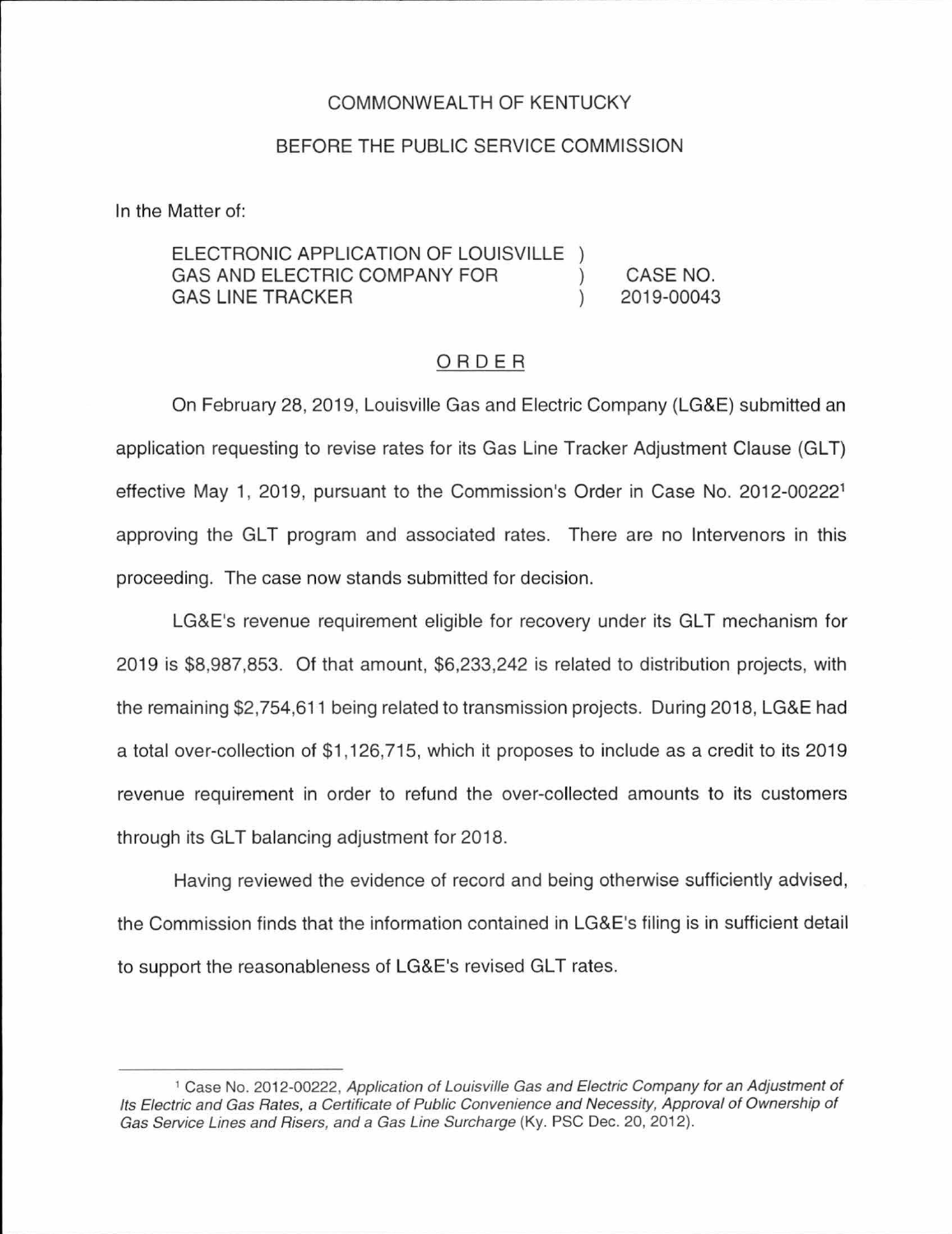## IT IS HEREBY ORDERED that:

1. The GLT rates in the Appendix to this Order are approved for service rendered by LG&E on and after May 1, 2019.

2. Within 20 days of the date of entry of this Order, LG&E shall file with this Commission, using the Commission's electronic Tariff Filing System, revised tariff sheets setting out the rates approved herein and reflecting that they were approved pursuant to this Order.

3. This case is closed and removed from the Commission's docket.

# [REMAINDER OF PAGE INTENTIONALLY LEFT BLANK]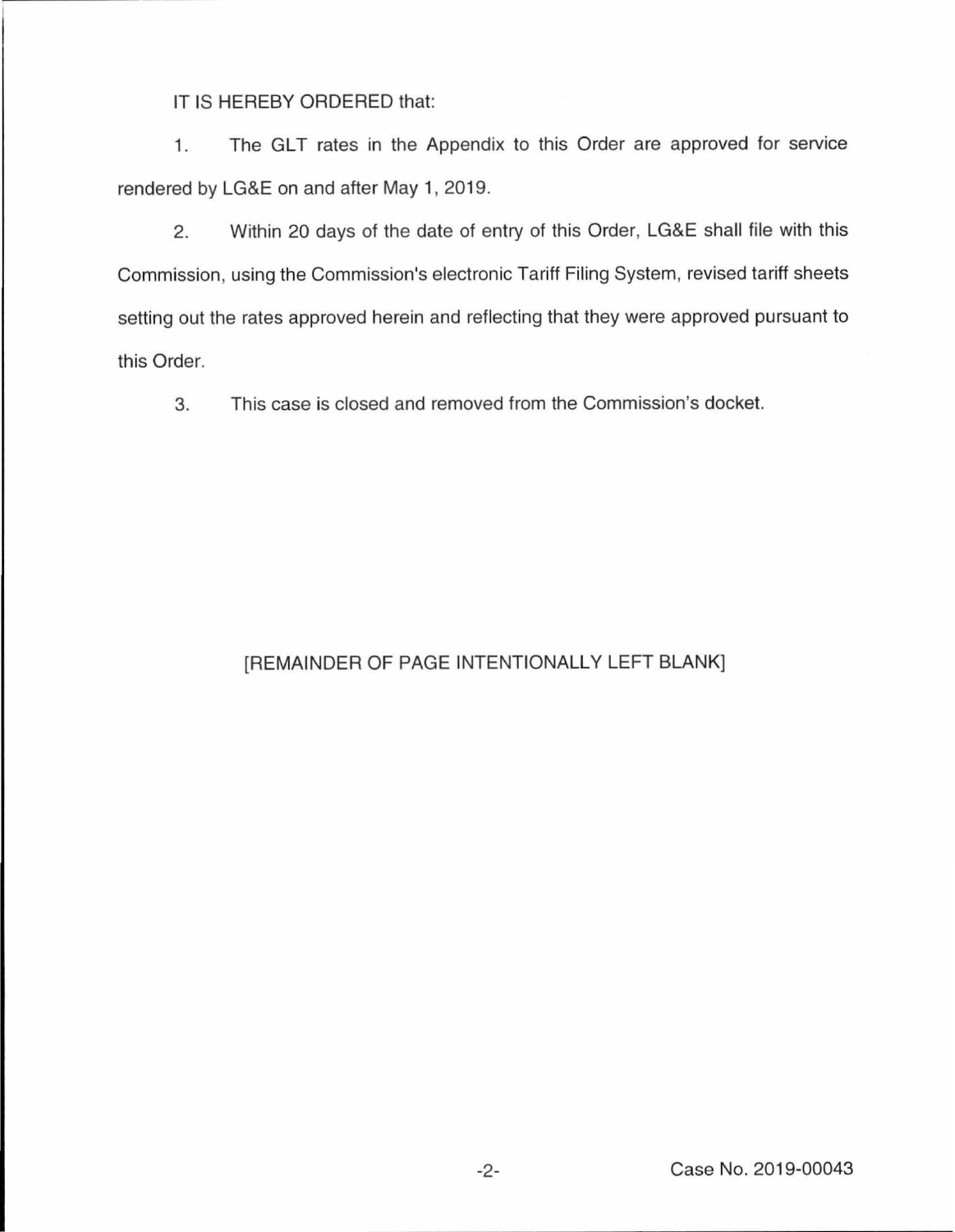By the Commission

| ENTERED |  |  |  |  |  |
|---------|--|--|--|--|--|
|---------|--|--|--|--|--|

APR 2 3 2019

KENTUCKY PUBLIC SERVICE COMMISSION

ATTEST:

 $\sim 10^{-11}$ 

Suven R Executive Director Punson

Case No. 2019-00043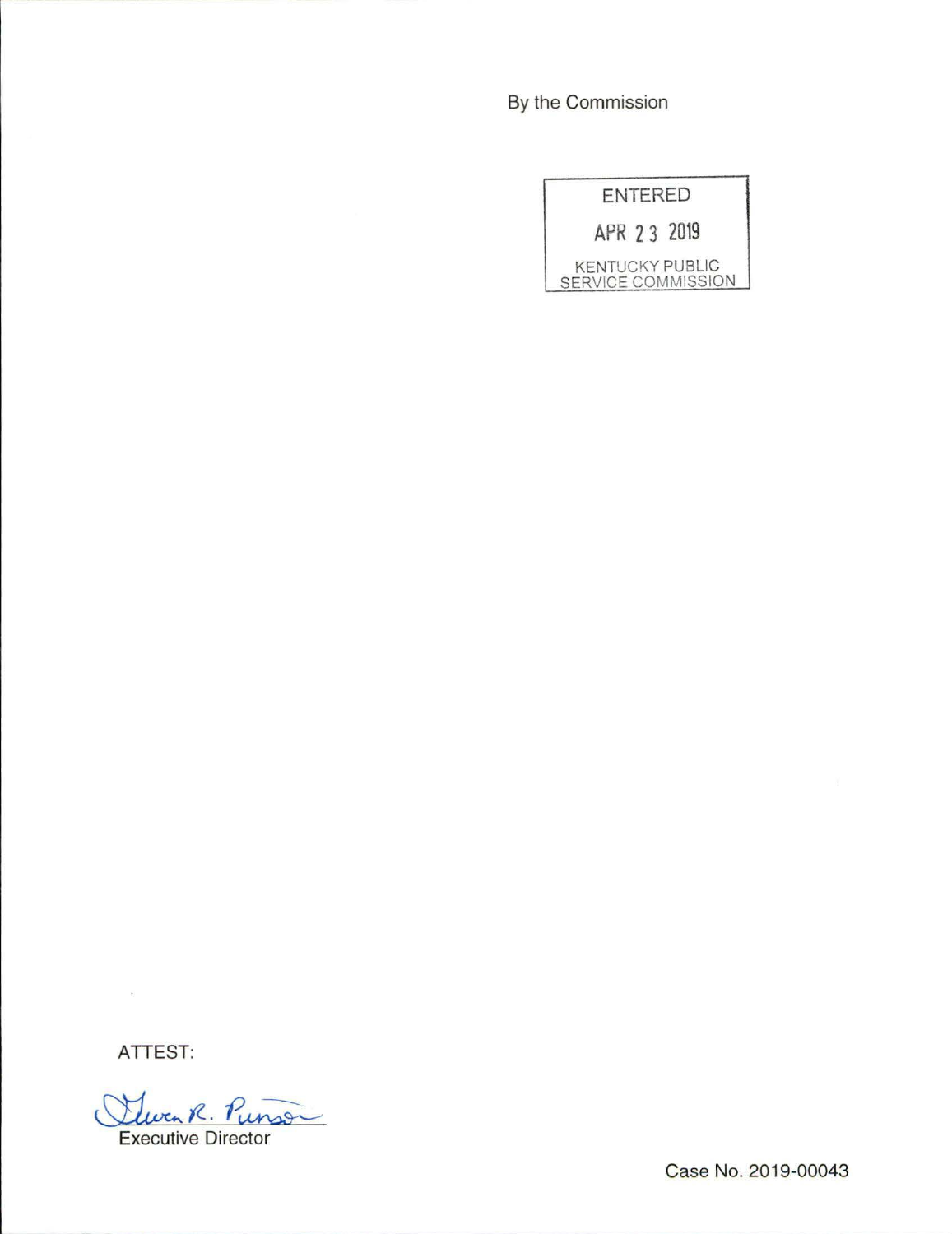# APPENDIX

# APPENDIX TO AN ORDER OF THE KENTUCKY PUBLIC SERVICE COMMISSION IN CASE NO. 2019-00043 DATED **APR 2 3 2019**

The following rates and charges are prescribed for the customers in the area served by Louisville Gas and Electric Company. All other rates and charges not specifically mentioned herein shall remain the same as those in effect under the authority of the Commission prior to the effective date of this Order.

## Gas Line Tracker Rates:

| RGS, VFD        | <b>Distribution</b><br>Projects<br>(\$/delivery point)<br>\$1.02 | Transmission<br>Projects<br>(\$/Ccf)<br>\$0.00839 |
|-----------------|------------------------------------------------------------------|---------------------------------------------------|
| CGS, SSGS       | \$5.12                                                           | \$0.00681                                         |
| IGS, AAGS, DGGS | \$64.39                                                          | \$0.00408                                         |
| FT, LGDS        | \$0.00                                                           | \$0.0048                                          |